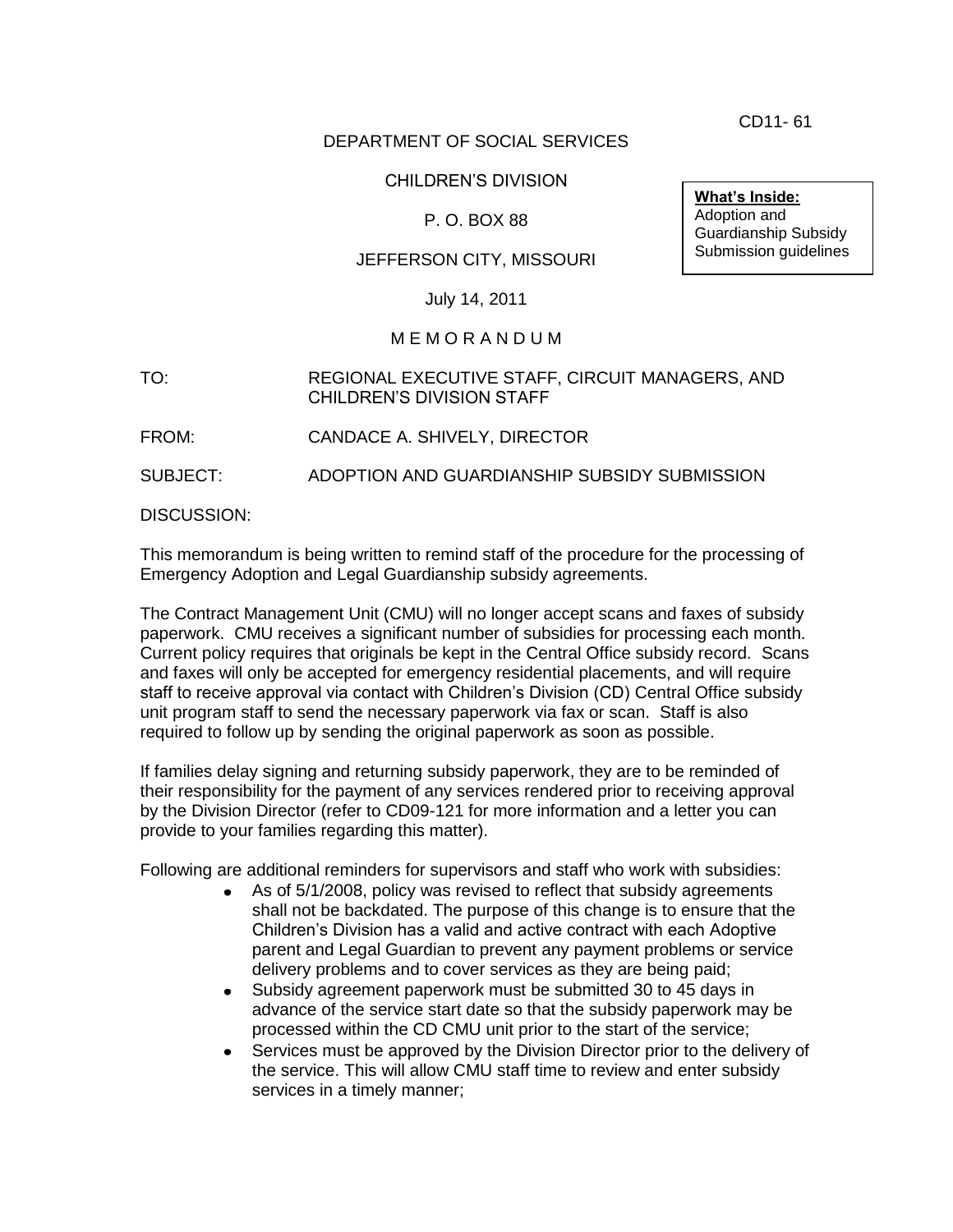- $\bullet$ Ensure that the appropriate license (AD/LG) has been entered into the FACES contracting system prior to submitting subsidy paperwork. This will ensure that subsidy paperwork is able to be processed timely without returns to the local office;
- It is mandatory that staff keep a copy of each subsidy they submit to CMU  $\bullet$ so that staff have a full copy of an approved agreement in their local file; and
- $\bullet$ Staff shall also keep a copy of all supporting documentation including the subsidy application as CMU staff will not be able to accommodate extra copying at this time.

When filling out subsidies with your families, staff members are strongly encouraged to use both the Child Welfare Manual (See Section 4, Chapter 30, in particular Attachment A), as well as the subsidy checklist(s) available on the CD Intranet at [http://dssweb/cs/programs/adoption/index.htm.](http://dssweb/cs/programs/adoption/index.htm)

Staff should contact Sheila Tannehill, Assistant Deputy Director, at [Sheila.A.Tannehill@dss.mo.gov](mailto:Sheila.A.Tannehill@dss.mo.gov) and/or Dirk Elrod, Procurement Officer. at [Dirk.Elrod@dss.mo.gov,](mailto:Dirk.Elrod@dss.mo.gov) or at 573-526-5533, in CMU if there are any questions.

## **NECESSARY ACTION**

- 1. Review this memorandum with all Children's Division staff.
- *2.* Review Subsidy Checklist(s) provided on the CD Intranet website.
- 3. All questions should be cleared through normal supervisory channels and directed to:

## **CONTACT PERSON**

# **PROGRAM MANAGER**

Sheila Tannehill, Assistant Deputy **Director** 

## **CHILD WELFARE MANUAL REVISIONS** N/A

## **FORMS AND INSTRUCTIONS**

Dirk Elrod, Procurement Officer

Adoption Subsidy Subsidized Guardianship Agreement Checklist – New Contracts Adoption Subsidy Subsidized Guardianship Agreement Checklist – Old Contracts Adoption Subsidy 18+ One Year Agreement Checklist

Adoption Subsidy "Have I Done Everything Checklist"

#### **REFERENCE DOCUMENTS AND RESOURCES** N/A

## **RELATED STATUTE**

N/A

## **ADMINISTRATIVE RULE**

N/A